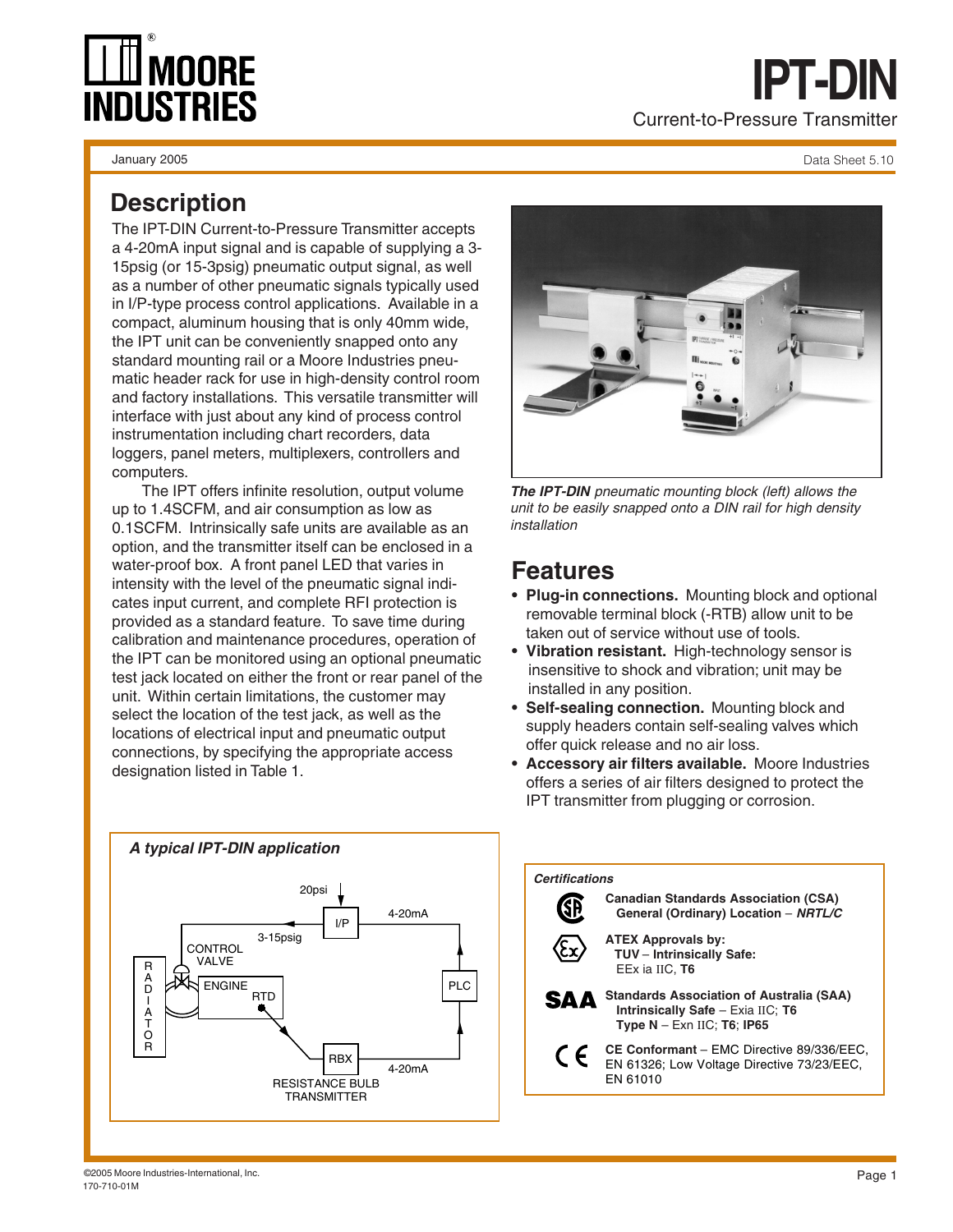## **Specifications**

| <b>Characteristics</b> |                                                                                                                                                                                                                                                                                                                                                                                                                                                                                          |                     | Performance Air Capacity: 1.6SCFM,                                                                                                                                                                                                                                                                                                                                 |                     | Supply 20PSI 20psi                                                                                                                                                                                                                                                                                                            |
|------------------------|------------------------------------------------------------------------------------------------------------------------------------------------------------------------------------------------------------------------------------------------------------------------------------------------------------------------------------------------------------------------------------------------------------------------------------------------------------------------------------------|---------------------|--------------------------------------------------------------------------------------------------------------------------------------------------------------------------------------------------------------------------------------------------------------------------------------------------------------------------------------------------------------------|---------------------|-------------------------------------------------------------------------------------------------------------------------------------------------------------------------------------------------------------------------------------------------------------------------------------------------------------------------------|
|                        | Front Panel Output Zero: Adjusts zero<br><b>Adjustments</b> to $\pm 3\%$ of span<br><b>Output Span: Fully</b><br>adjustable to 100%.<br>$+T$ , $-T$ : Electrical test<br>jacks for calibration;<br>accept 2mm (.080 in) dia.<br>x 12.7mm (.50 in) long<br>phone tip plugs (handles<br>should be less than 8mm<br>(.32 in) in diameter)                                                                                                                                                   | (Continued) minimum | Air Supply: Instrument air<br>only, filtered and regu-<br>lated. 20psig nominal;<br>30psig without damage.<br>For 3-27psig output,<br>35psig supply only<br><b>Air Consumption:</b><br>Deadended 0.08SCFM<br>$(0.2 \text{ kg/hr.})$<br><b>Connections Input Connections:</b>                                                                                       | <b>Designations</b> | Pressure 35PSI 35psi for 3-27psig<br>140KPA 140kPa<br><b>Access</b> Refer to Table 1<br><b>Options</b> - FMEDA Unit comes with<br>Failure Modes, Effects<br>and Diagnostic Analysis<br>(FMEDA) data for<br>evaluating the instrument<br>for suitability of use in a                                                           |
| <b>Performance</b>     | <b>Accuracy:</b> Less than 0.5%<br>of span including the<br>combined effects of<br>linearity, hysteresis and<br>repeatability-defined as<br>independent linearity per<br><b>SAMA</b> standard PMC<br>20.1-1973. (For 3-27psig)<br>or 10-50mA, error not to<br>exceed 1% of span).<br>Step Response: 0.3<br>seconds into 100 ml. (6 cu.<br>in) at 90% of span                                                                                                                             |                     | Screw clamp type, front or<br>rear mounted, 22-14 AWG<br><b>Output Connections: 1/8</b><br>inch NPT female, bottom<br>or rear location on units<br>supplied with optional<br>pneumatic mounting block<br>Supply connection: 1/8<br>inch NPT female, bottom<br>or rear location on units<br>with optional pneumatic<br>mounting block<br>Weight 20 ounces (.57 kg.) |                     | safety-related application<br>-ISE TUV approved<br>intrinsically safe when<br>used with an approved<br>barrier.<br>-ISA SAA approved<br>intrinsically safe when<br>used with an approved<br>barrier; Australia, requires<br>-FA3 access designation<br>-RTB Removable terminal<br>block connector (not<br>available with XIP) |
|                        | <b>Supply Pressure Effect:</b><br>Maximum 0.3% / 1.4psig<br>$(0.3\% / 0.1 \text{bar})$<br><b>Mounting Position</b>                                                                                                                                                                                                                                                                                                                                                                       |                     | <b>Ordering Specifications</b>                                                                                                                                                                                                                                                                                                                                     | Housings            | <b>DIN</b> Aluminum case with<br>rail-mount housing. Must<br>use either a pneumatic<br>mounting block or air                                                                                                                                                                                                                  |
|                        | Effect: Negligible-unit can<br>be mounted in any                                                                                                                                                                                                                                                                                                                                                                                                                                         |                     | Unit IPT-DIN                                                                                                                                                                                                                                                                                                                                                       |                     | supply header (RIR) or<br>$(SIR)$ .                                                                                                                                                                                                                                                                                           |
|                        | position, but should be<br>calibrated in final orienta-<br>tion<br><b>Shock and Vibration</b><br><b>Effect:</b> Less than 0.5% for<br>acceleration up to 10g's<br>and frequency up to 80Hz<br><b>RFI Effect: Negligible</b><br><b>Ambient Temperature</b><br>Effect: Less than 0.1%/°C<br>$(0.055\%$ °F)<br><b>Ambient Temperature</b><br>Range: -40°C to +85°C<br>$(-40^{\circ}F to +185^{\circ}F).$<br><b>LED:</b> When lit (red),<br>indicates presence of<br>electrical input signal | Output              | Input 4-20MA 4-20mA into<br>280 ohms (into 200 ohms)<br>for Intrinsically Safe<br>versions)<br>.2-1 BAR .2-1 bar<br><b>3-15PSIG</b> 3-15psig<br><b>3-27PSIG</b> 3-27psig<br>15-3PSIG 15-3psig,<br>reverse-acting<br>20-100KPA 20-100kPa                                                                                                                            |                     | <b>NOTE: For NEMA 4X</b><br>(water-tight, dust-tight)<br>and corrosion-resistant)<br>protection with CSA, FM,<br>see IPF Current-to-<br><b>Pressure Transmitter</b><br>data sheet.                                                                                                                                            |

**When ordering, specify:** Unit Type / Input / Output / Supply Pressure / -Access Designation -Option [Housing] **Model number example:** IPT / 4-20MA / 3-15PSIG / 20PSI / -FA1 -RTB [DIN]

### NOTES:

- 1. When ordering IPTs, specify access designation -FA7 or -FA8 for use with SIR, Surface Mounted Rack; specify -RA7, -RA8 or -RA9 for use with RIR Rack Mounted Rack.
- 2. Pneumatic mounting blocks are 35.31mm (1.390 in) wide. Use of a 4.32mm (.170 in) wide gage between them when installing on a rail provides uniform spacing in a minimum rail length.
- 3. Specify length when ordering mounting rail (see Figure 2).
- 4. For specifications of accessory air filters, refer to appropriate data sheet.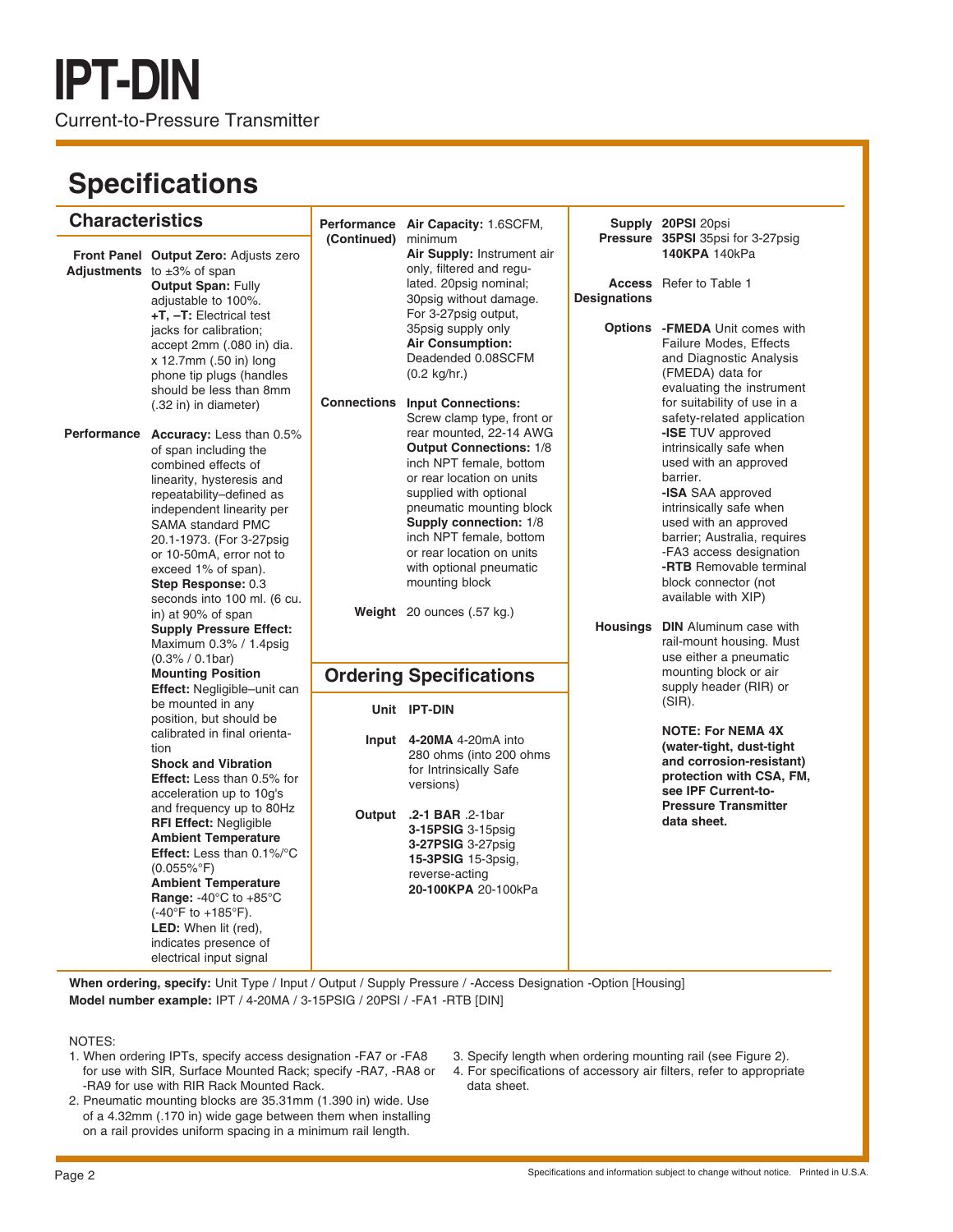## **IPT-DIN** Current-to-Pressure Transmitter



**Table 1.** Access Designations

| <b>Electrical Input</b><br><b>Location</b> | <b>Pneumatic Output</b><br><b>Supply Location*</b> | <b>Pneumatic Test</b><br><b>Jack Location</b> | <b>Access</b><br><b>Designation</b> |
|--------------------------------------------|----------------------------------------------------|-----------------------------------------------|-------------------------------------|
| Front                                      | <b>Bottom</b>                                      | None                                          | -FA1                                |
| Front                                      | Rear                                               | None                                          | -FA <sub>2</sub>                    |
| Front                                      | <b>Bottom</b>                                      | Front                                         | -FA3                                |
| Front                                      | Rear                                               | Front                                         | -FA4                                |
| Front                                      | (no mtg. block)                                    | None                                          | -FA7                                |
| Front                                      | (no mtg. block)                                    | Front                                         | -FA8                                |
| Rear                                       | Rear                                               | None                                          | -RA1                                |
| Rear                                       | <b>Bottom</b>                                      | None                                          | -RA <sub>2</sub>                    |
| Rear                                       | Rear                                               | Front                                         | $-RA3$                              |
| Rear                                       | <b>Bottom</b>                                      | Front                                         | $-RA4$                              |
| Rear                                       | Rear                                               | Rear                                          | -RA5                                |
| Rear                                       | <b>Bottom</b>                                      | Rear                                          | -RA6                                |
| Rear                                       | (no mtg. block)                                    | None                                          | -RA7                                |
| Rear                                       | (no mtg. block)                                    | Front                                         | -RA8                                |
| Rear                                       | (no mtg. block)                                    | Rear                                          | -RA9                                |

\* Applicable only on units with mounting blocks